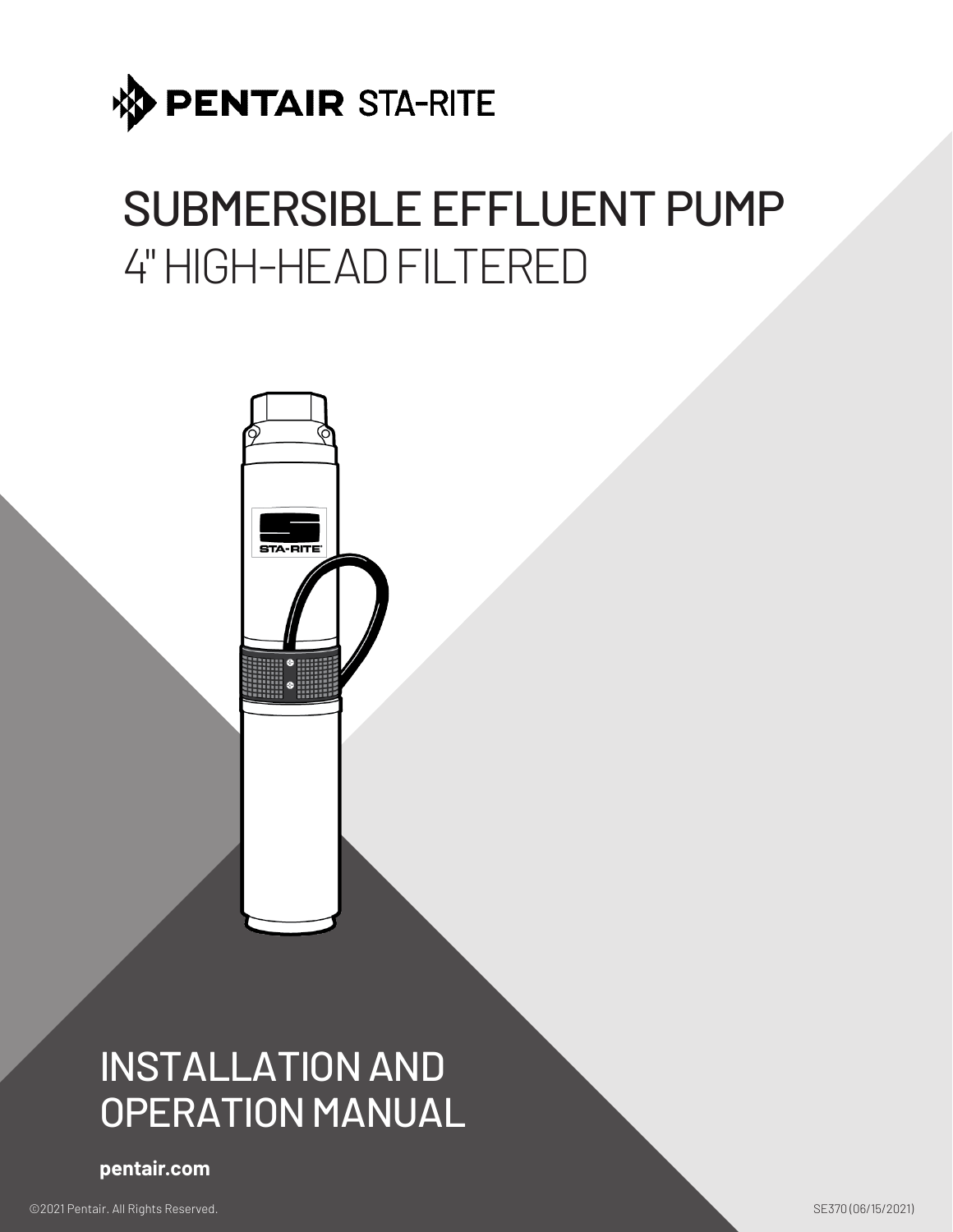## **TABLE OF CONTENTS**

#### **INTRODUCTION**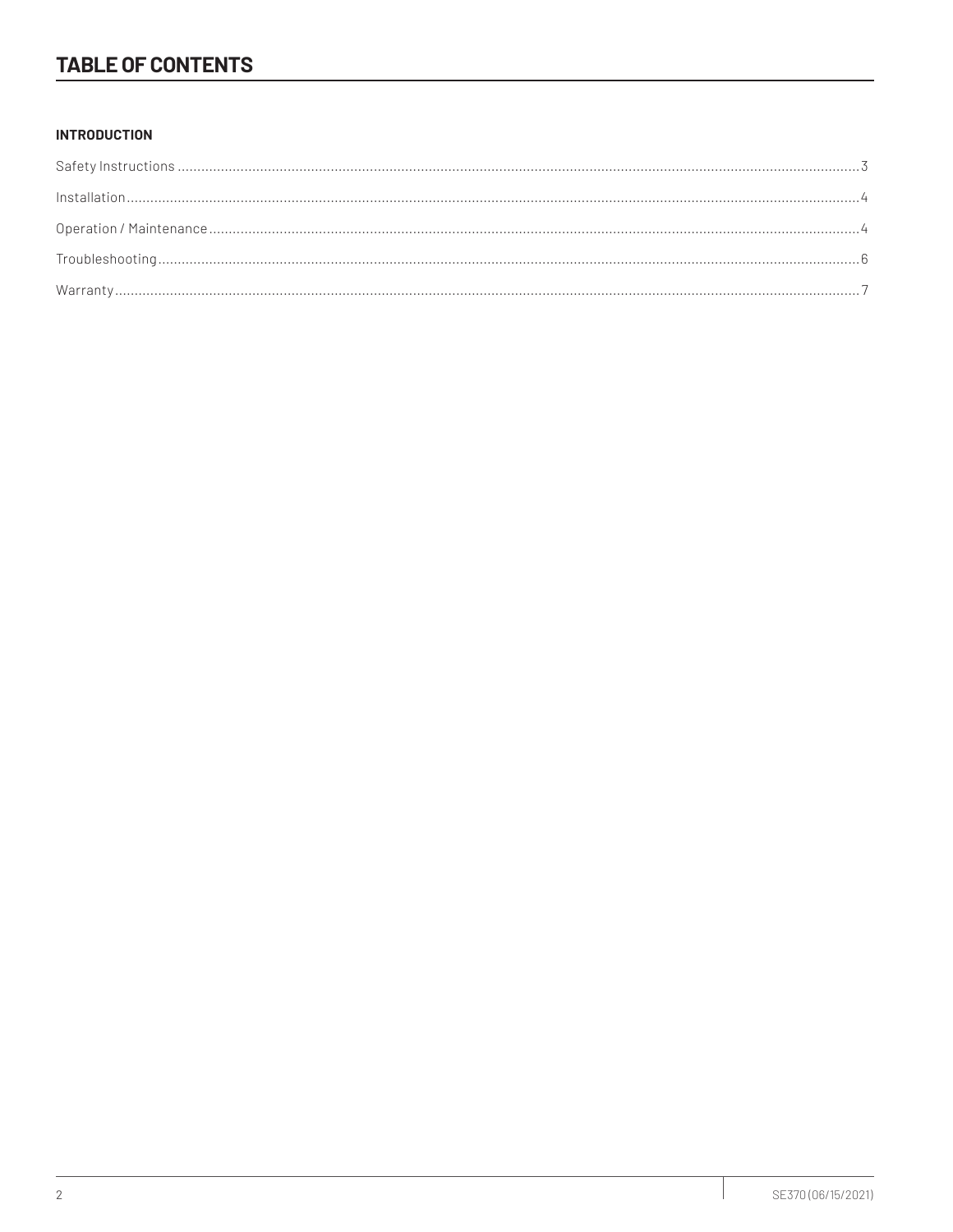#### **SAFETY SYMBOLS**

 $\blacktriangle$  This is the safety alert symbol. When you see this symbol on your pump or in this manual, look for one of the following signal words and be alert to the potential for personal injury:

**A** DANGER warns about hazards that will cause serious personal injury, death or major property damage if ignored.

 $\Delta$  WARNING warns about hazards that can cause serious personal injury, death or major property damage if ignored.

 $\Delta$  CAUTION warns about hazards that will or can cause minor personal injury or property damage if ignored.

The word *NOTICE* indicates special instructions that are important but not related to hazards.

#### **GENERAL SAFETY**

- Carefully read and follow all safety instructions in this manual and on the unit itself.
- Under certain conditions, submersible pumps can develop extremely high pressure. Install a pressure relief valve capable of passing entire pump flow at 75 PSI.
- Do not allow pump, piping, or any other system component containing water to freeze. Freezing may damage system, leading to injury or flooding. Allowing pump or system components to freeze will void warranty.
- Can shock, burn or cause death. To avoiddangerous or fatal electric shock hazard, use pump only in an effluent system. DO NOT install pump in an open body of water ( a lake, swimming pool, etc.).
- Install, ground and wire pump according to local and Canadian Electrical Code or National Electrical Code requirements that apply.
- Disconnect electrical power supply before installing or servicing pump.
- Make sure motor nameplate voltage and frequency match line voltage and frequency of power supply.
- Install pump according to all plumbing, pump and well code requirements.
- Install an all leg disconnect switch in the power supply near the pump.
- Motors are equipped with automatic thermal overload protection which will open the circuit and stop the motor when a thermal overload (excessive heating) exists. When motor cools, overload will reset and motor will restart automatically. This can cause the motor to start unexpectedly and without warning.
- Inspect pump and motor for delivery damage. Report any damage immediately to shipping carrier or to Sta-Rite immediately.
- Have any installation, repair, or service work done by your Sta-Rite dealer.
- Never run pump dry.

NOTE: Install pump in the effluent or pumping chamber of vault — NOT in the sewage chamber. Pump is designed to pump filtered effluent or clear water only. It is not a sewage pump.

- During system operation, pump must be submerged at all times.
- Pipe joint compound can cause cracking in plastics. Use only teflon tape when sealing joints in plastic pipe.
- Warranty is void in the following conditions:
	- Water is highly corrosive.
	- If entrained gas or air present in water being pumped reduce the flow and cause cavitation (which can damage the pump).

• Pump has been operated with discharge valve closed (severe internal damage will result).

#### **CALIFORNIA PROPOSITION 65 WARNING:**

 $\triangle$  WARNING This product and related accessories contain chemicals known to the State of California to cause cancer, birth defects or other reproductive harm.

#### **ELECTRICAL SAFETY**

#### **DANGER Hazardous voltage. Can shock, burn, or kill.** When installing, operating, or servicing this pump, follow the safety instructions listed below.

- Ground pump and motor in accordance with all codes and ordinances that apply. All wiring must meet National Electrical Code and Canadian Electrical Code (whichever applies). Use copper ground wire at least as large as wires carrying current to motor.
- Motor is supplied with copper ground wire. Splice to copper conductor that matches motor wire size specified in Table 2. Use only copper wire for connections to pump.
- Permanently ground pump and motor before connecting power cable to power supply. Connect ground wire to approved ground first, then connect to equipment being installed.
- Do not ground to a gas supply line.
- Float switches or any other approved motor control must match motor input in full load amperes.
- For more information, contact your local code officials.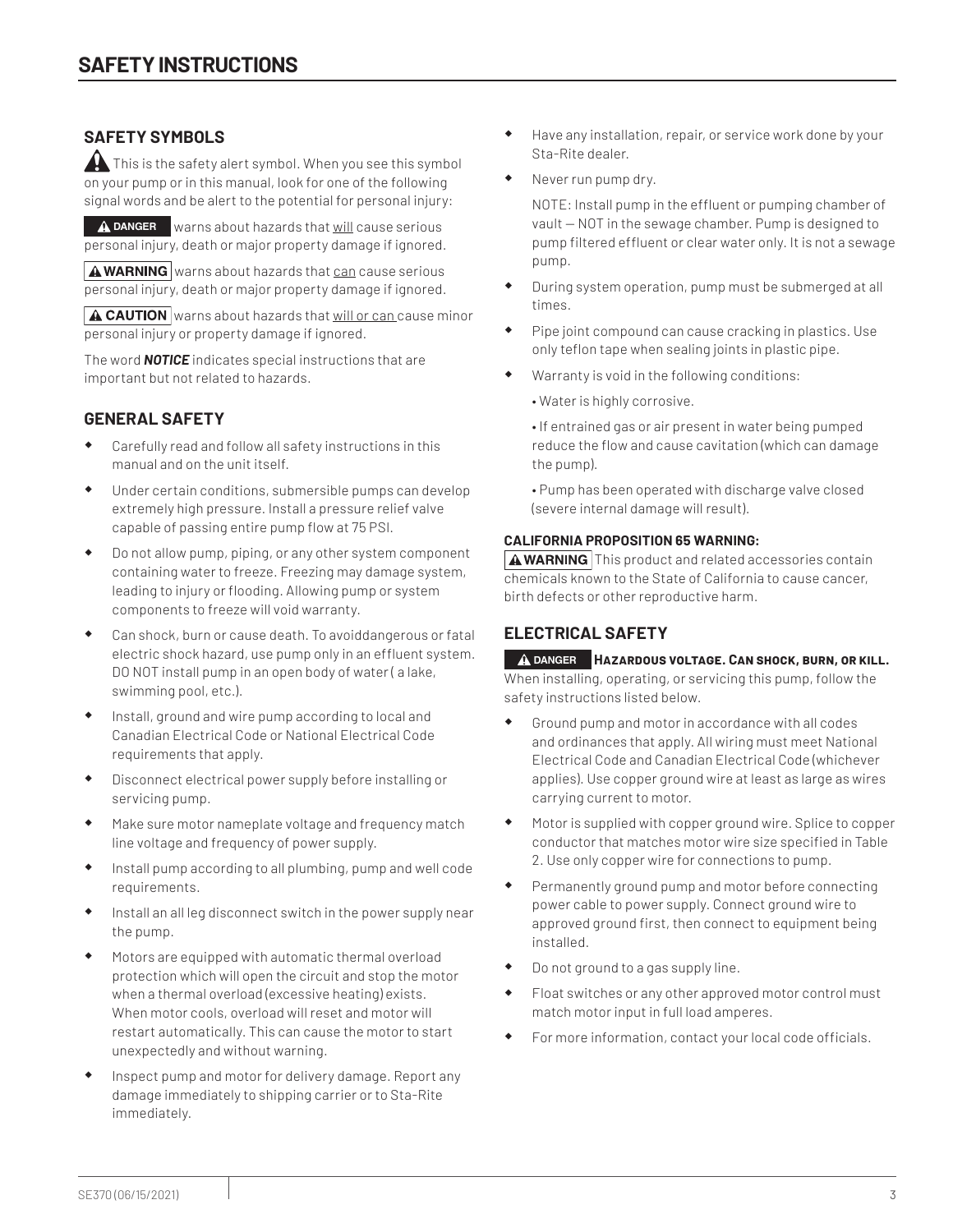#### **SINGLE PHASE, 2 WIRE**

2-Wire pumps have two power supply wires (Red/Black) and one ground wire (Green).

- 1. Fasten power supply wire leads securely to pump discharge section; leave 4-5" of slack in leads at this point. Securely fasten leads to plastic pipe within 6" of the pump discharge section.
- 2. Ground wire must be as large as wires supplying current to motor. Consult current National Electrical Code or Canadian Electrical Code (as applicable) and local codes for grounding information.
- 3. Use only submersible power supply wires supplied by pump manufacturer. When installing pump, secure supply wires to discharge pipe with Scotch #33 electrical tape. DO NOT damage pump wires.

NOTICE: To avoid dropping pump or damaging wires or splices,

4. NEVER allow pump wires to support weight of pump.

#### **EFFLUENT APPLICATIONS**

Effluent applications must meet the following:

**AWARNING** Risk of electrical shock. Do not remove cord and strain relief. Do not connect conduit to pump.

- 1. Only qualified personnel should install the pump and associated control equipment.
- 2. Vent sewage tank according to local code.
- 3. Do not install pump in any location classified as hazardous by National Electrical Code, ANSI/NFPA 70-1984.
- 4. These pumps are intended for permanent connection only. Provide strain relief at control box for power supply cord connection to box. All control components must be UL listed and suitable for end use application.

#### **PUMP INSTALLATION**

- 1. Make sure that pump and motor are free to rotate by turning the shaft by hand.
- 2. To prevent dropping pump, lower it by the drop pipe, not by the cables. The electrical cables will not hold the pump weight.
- 3. Discharge outlet is 1-1/4" NPT threaded.

NOTICE: Pump discharge is left-hand thread into pump shell. If installing external check valve, hold discharge with pipe wrench to prevent loosening discharge in shell.

4. If pump is to be operated with an open discharge, a discharge valve must be installed.ˆ Before startup, open this valve about 1/3 open. Start pump. Slowly open valve until the desired flow rate is reached. Final setting must be within pump's recommended operating range.

#### **OPERATION**

- 1. The pump must be submerged at all times during normal operation. Do not run pump dry.
- 2. Make sure that the float switches are set so that the pump stops before the pump runs dry or breaks suction. If necessary, adjust float switches to achieve this.
- 3. The motor bearings are lubricated internally. No maintenance is required or possible on the pump or the motor.

| 60 HZ/1 PHASE 2-WIRE CABLE) |           |                           |                                                          |               |                                    |                                                   |
|-----------------------------|-----------|---------------------------|----------------------------------------------------------|---------------|------------------------------------|---------------------------------------------------|
| <b>MOTOR PART#</b>          | HP.       | VOLTS/HZ/<br><b>PHASE</b> | <b>MOTOR WINDING</b><br><b>RESISTANCE</b><br><b>OHMS</b> | MAX LOAD AMPS | <b>LOCKED ROTOR</b><br><b>AMPS</b> | <b>FUSE SIZE STANDARD/</b><br><b>DUAL ELEMENT</b> |
| 27342A191                   | 1/2       | 115/60/1                  | $1.0 - 1.3$                                              | 12            | 64.8                               | 30/15                                             |
| P42B0005A1-01               | 1/2       | 115/60/1                  | $1.4 - 2.0$                                              | 10.2          | 28                                 | 25/15                                             |
| P42B0005A2-01               | 1/2       | 230/60/1                  | $6.1 - 7.2$                                              | 4.8           | 16                                 | 15/10                                             |
| P42B0010A2-01               |           | 230/60/1                  | $4.2 - 5.2$                                              | 8.2           | 23.5                               | 20/15                                             |
| P42B0015A2-01               | $1 - 1/2$ | 230/60/1                  | $1.8 - 2.4$                                              | 10.5          | 43                                 | 30/20                                             |

#### **TABLE 1: RECOMMENDED FUSING DATA**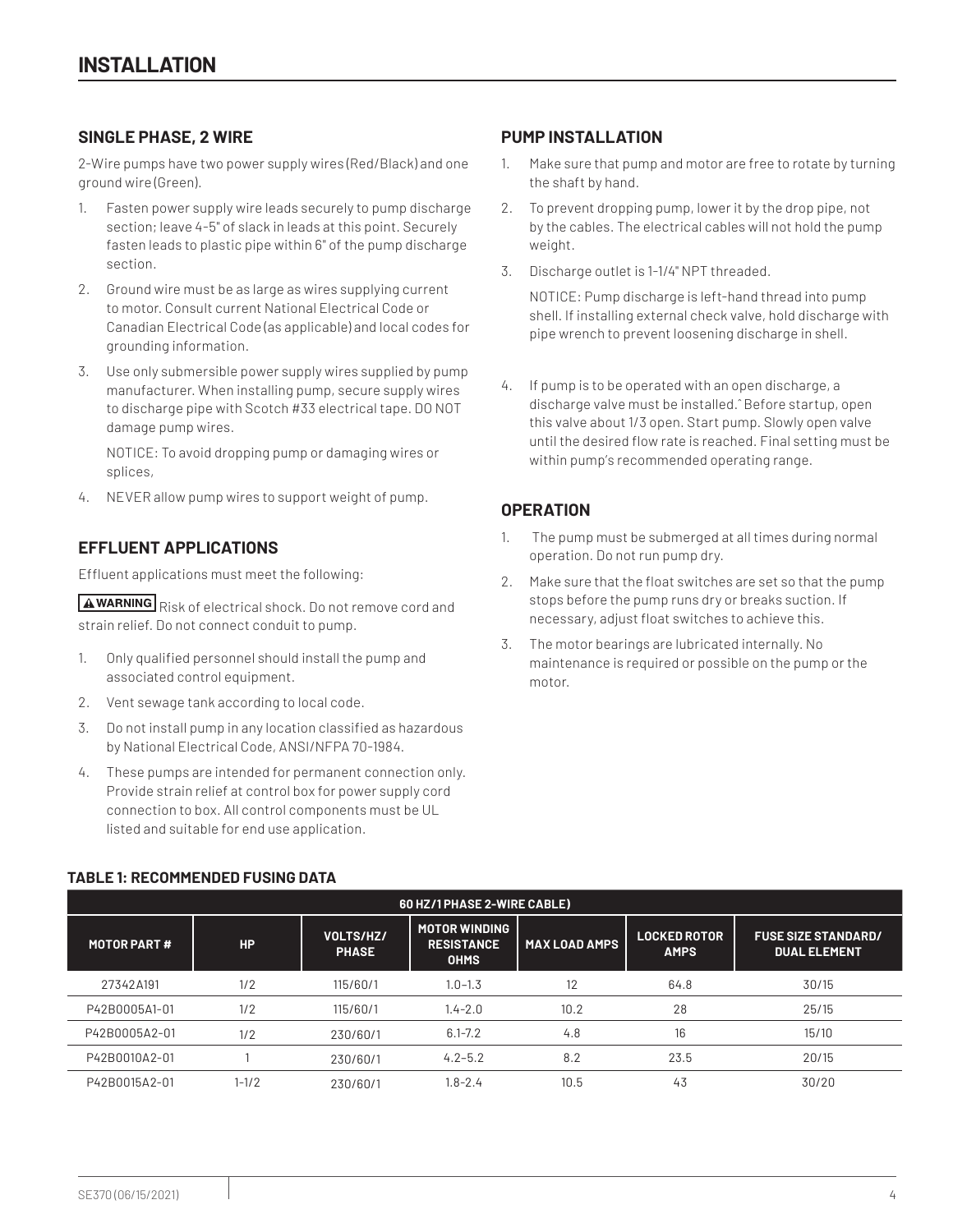#### **TABLE 2: POWER SUPPLY WIRE (CABLE) LENGTH = FEET**

| 1 PHASE, 2 WIRE CABLE, 60 HZ (COPPER WIRE SIZE - SERVICE TO MOTOR) |           |              |               |               |               |       |       |       |       |       |       |       |
|--------------------------------------------------------------------|-----------|--------------|---------------|---------------|---------------|-------|-------|-------|-------|-------|-------|-------|
| <b>MOTOR PART#</b>                                                 | НP        | <b>VOLTS</b> | <b>14 AWG</b> | <b>12 AWG</b> | <b>10 AWG</b> | 8 AWG | 6 AWG | 4 AWG | 3 AWG | 2 AWG | 1 AWG | 0 AWG |
| 27342A191                                                          | 1/2       | 115          | 99            | 158           | 387           | 247   | 603   | 921   | 1138  | 1403  | 1677  | 1893  |
| P42B0005A1-01                                                      | 1/2       | 115          | 107           | 171           | 273           | 432   | 672   | 1071  | 1346  | 1700  | 2142  | 2703  |
| P42B0005A2-01                                                      | 1/2       | 230          | 457           | 726           | 1158          | 1835  | 2855  | 4551  | 5721  | 7225  | 9102  | 11489 |
| P42B0010A2-01                                                      |           | 230          | 267           | 425           | 678           | 1074  | 1671  | 2664  | 3349  | 4229  | 5328  | 6725  |
| P42B0015A2-01                                                      | $1 - 1/2$ | 230          | 209           | 332           | 530           | 839   | 1305  | 2080  | 2615  | 3303  | 4161  | 5252  |

NOTE: SIZES GIVEN ARE FOR COPPER WIRE. FOR ALUMINUM WIRE GO TWO SIZES LARGER (I.E., IF TABLE LISTS #12 COPPER WIRE, USE #10 ALUMINUM WIRE.)

#### **MOTOR INSULATION RESISTANCE READINGS**

| NORMAL OHM/MEGOHM READINGS FOR ALL MOTORS, BETWEEN ALL LEADS & GROUNDS SET OHMMETER TO 100K SCALE.                                                  |                                                                  |                                    |  |  |
|-----------------------------------------------------------------------------------------------------------------------------------------------------|------------------------------------------------------------------|------------------------------------|--|--|
| <b>CONDITION OF MOTOR AND LEADS</b>                                                                                                                 | <b>OHM VALUE</b>                                                 | <b>MEGAOHM VALUE</b>               |  |  |
| New motor, without power cable                                                                                                                      | 20,000,000 (or more)                                             | 20.0                               |  |  |
| Used motor, which can be reinstalled in tank                                                                                                        | 10,000,000 (or more)                                             | 10.0                               |  |  |
|                                                                                                                                                     | Motor in Tank - Readings are Power Cable plus Motor              |                                    |  |  |
| Do not pull pump for these reasons:<br>New Motor<br>Motor in reasonably good condition<br>Motor which may be damaged or have damaged<br>power cable | 2,000,000 (or more)<br>500,000 to 2,000,000<br>20,000 to 500,000 | 2.0<br>$0.5 - 2.0$<br>$0.02 - 0.5$ |  |  |
| Pull pump; replace pump or cable:<br>Motor definitely damaged or with damaged power<br>cable Failed motor or power cable                            | 10,000 to 20,000<br>Less than 10,000                             | $0.01 - 0.02$<br>$0 - 0.01$        |  |  |

#### **IMPORTANT ELECTRICAL GROUNDING INFORMATION**

**Hazardous voltage. Can shock, burn, or kill. To reduce the risk of electrical shock during pump operation, ground and bond the pump and motor as follows:**

A. To reduce risk of electrical shock from metal parts of the assembly other than the pump, bond together all metal parts accessible at the tank top (including metal discharge pipe, metal tank top, and the like). Use a metal bonding conductor at least as large as the power cable conductors running down the well to the pump's motor.

B. Clamp or weld (or both if necessary) this bonding conductor to the grounding means provided with the pump, which will be the equipment-grounding terminal, the grounding conductor on the pump housing, or an equipment-grounding lead. The equipmentgrounding lead, when provided, will be the conductor having green insulation; it may also have one or more yellow stripes.

C. Ground the pump, motor, and any metallic conduit that carries power cable conductors. Ground these back to the service by connecting a copper conductor from the pump, motor, and conduit to the grounding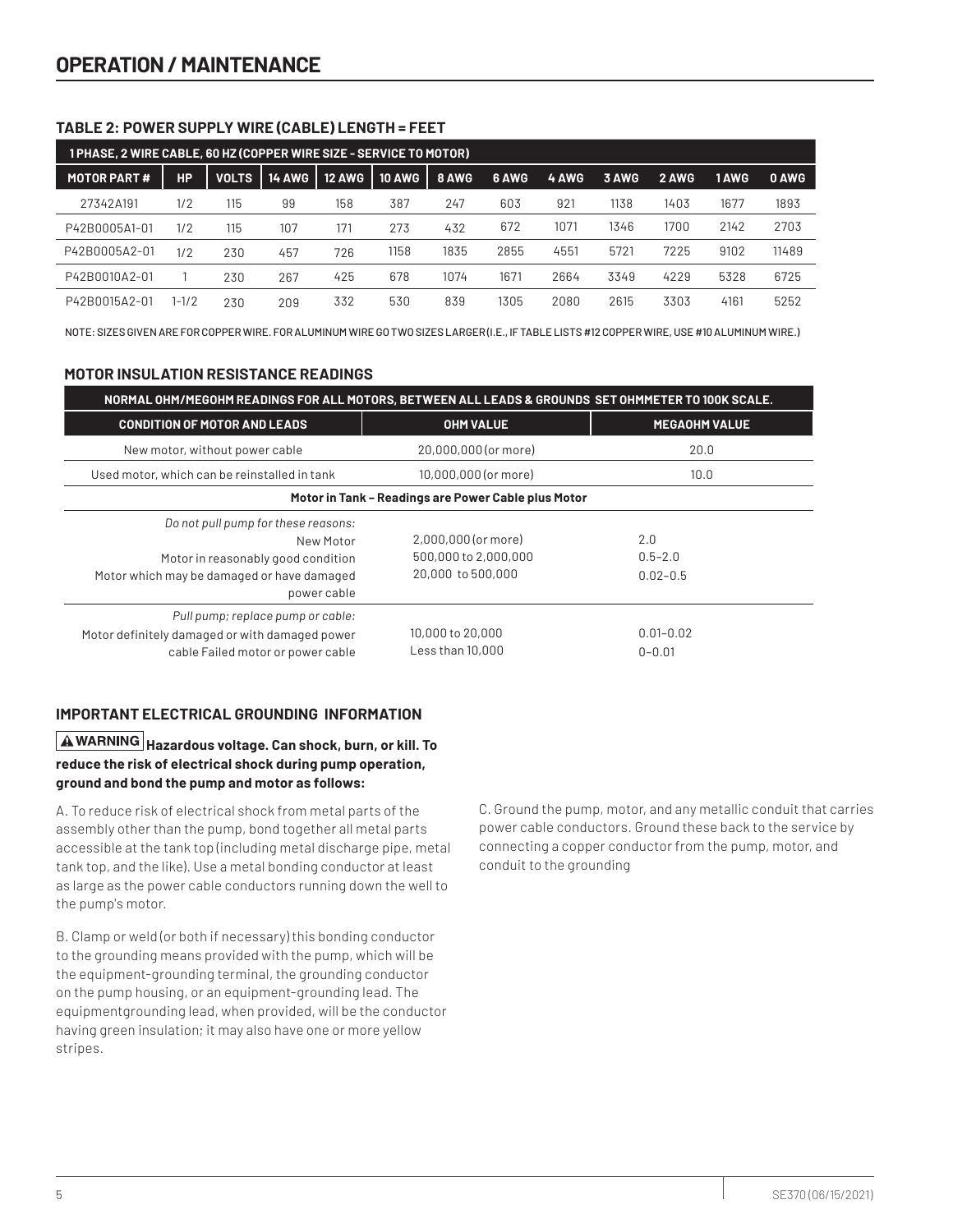### **TROUBLESHOOTING**

| <b>SYMPTOM</b>                                       | <b>PROBABLE CAUSE(S)</b>                                         | <b>CORRECTIVE ACTION</b>                                                                                                                                                                                                                                                                               |  |  |  |  |
|------------------------------------------------------|------------------------------------------------------------------|--------------------------------------------------------------------------------------------------------------------------------------------------------------------------------------------------------------------------------------------------------------------------------------------------------|--|--|--|--|
| Motor will not start but fuses                       | No voltage at disconnect switch.                                 | Replace blown fuses or bad cable, reset circuit breakers.                                                                                                                                                                                                                                              |  |  |  |  |
| do not blow. No voltage.                             | Electrical cable bad.                                            | Consult licensed electrician or serviceman.                                                                                                                                                                                                                                                            |  |  |  |  |
|                                                      | Wrong size fuse, time delay fuse,<br>or circuit breaker.         | Check fuse or circuit breaker size against chart, Page 2. Install correct<br>fuse, time delay fuse, or circuit breaker.                                                                                                                                                                                |  |  |  |  |
|                                                      | Wire size too small.                                             | Check wire size against chart, Page 3. Install correct size wire.                                                                                                                                                                                                                                      |  |  |  |  |
| Fuses blow or overload<br>protector trips when motor | Low or high voltage.                                             | Check that line voltage is within ±10% of nameplate rated voltage while<br>motor is running. If voltage variation is greater than ±10%, call power<br>company or local hydro authority to adjust voltage.                                                                                              |  |  |  |  |
| starts.                                              | Pump or motor stuck or binding.                                  | Check for locked shaft in pump. If necessary, pull pump (make all<br>possible above ground checks first). If pump is locked, replace it. Clean<br>tank of all sand, lime, and solids before reinstalling pump.                                                                                         |  |  |  |  |
|                                                      | Power supply wires or motor leads<br>grounded, shorted, or open. | Consult licensed electrician or qualified serviceman.                                                                                                                                                                                                                                                  |  |  |  |  |
| Fuses blow or overload                               | Low or high voltage.                                             | Check that line voltage is within ±10% of nameplate rated voltage while<br>motor is running. If voltage variation is greater than ±10%, call power<br>company or local hydro authority to adjust voltage.                                                                                              |  |  |  |  |
| protector trips when motor is<br>running.            | Wire size too small.                                             | Check wire size against chart, Page 3. Install correct size wire.                                                                                                                                                                                                                                      |  |  |  |  |
|                                                      | High ambient (atmospheric)<br>temperature.                       | Check wire size against chart, Page 3. Install correct size wire.                                                                                                                                                                                                                                      |  |  |  |  |
|                                                      | Leaks in system.                                                 | Check plumbing for leaks. Re-adjust or replace level switch.                                                                                                                                                                                                                                           |  |  |  |  |
| Pump starts too frequently.                          | Level switch.                                                    | Check for defective switch or switch out of adjustment.                                                                                                                                                                                                                                                |  |  |  |  |
|                                                      | Check valves leaking.                                            | Make sure check valves are not leaking back. Replace check valves if<br>necessary.                                                                                                                                                                                                                     |  |  |  |  |
|                                                      | Check valve stuck.                                               | Examine valve. If stuck, free valve.                                                                                                                                                                                                                                                                   |  |  |  |  |
| Little or no water delivered.                        | Low voltage.                                                     | Check voltage at circuit breaker with pump running. Check incoming<br>wire size and power supply wire size against chart, Page 3. Install<br>larger wire from meter to circuit breaker. Install larger wire from circuit<br>breaker to pump. If necessary, have power company raise supply<br>voltage. |  |  |  |  |
|                                                      | Plugged intake screen.                                           | Pull pump and check condition of screen. Clean or replace as necessary.                                                                                                                                                                                                                                |  |  |  |  |
|                                                      | Check valve at pump discharge<br>stuck.                          | Pull pump and examine check valve. Free check valve.                                                                                                                                                                                                                                                   |  |  |  |  |
|                                                      | Worn impellers and diffusers.                                    | Make sure system is clear of obstructions and pump is in solid water and<br>operating normally. Replace pump.                                                                                                                                                                                          |  |  |  |  |
|                                                      | Pump doesn't develop enough<br>pressure ("head").                | Check pump curve against operating conditions. Replace pump with<br>"higher head" pump.                                                                                                                                                                                                                |  |  |  |  |
|                                                      | Plugged impellers.                                               | Pull pump. Replace pump.                                                                                                                                                                                                                                                                               |  |  |  |  |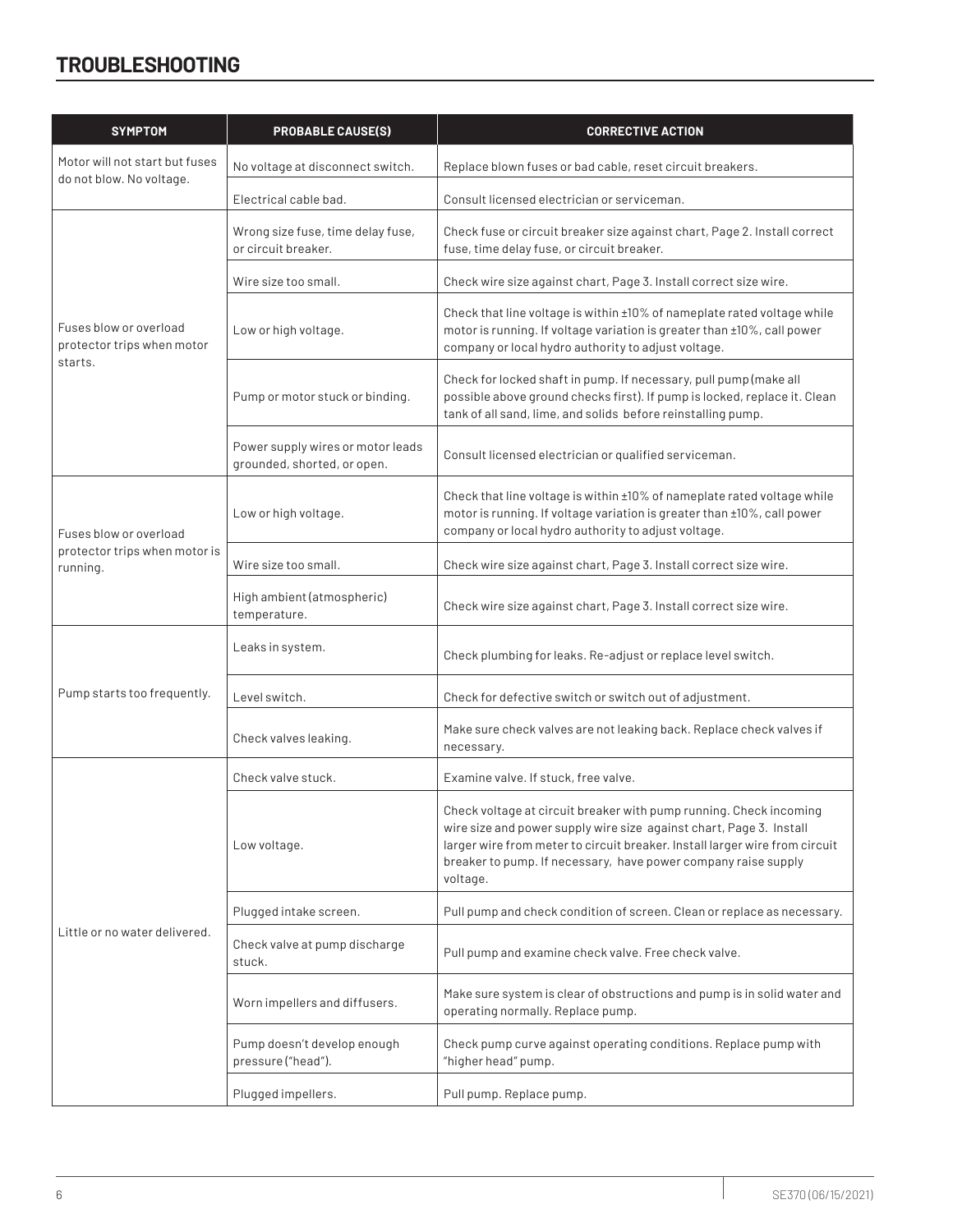STA-RITE\* warrants to the original consumer purchaser ("Purchaser" or "You") of the products listed below, that they will be free from defects in material and workmanship for the Warranty Period shown below.

| Product                                                                                                     | <b>Warranty Period</b>                                                                                              |
|-------------------------------------------------------------------------------------------------------------|---------------------------------------------------------------------------------------------------------------------|
| Water Systems Products — jet pumps, small ceatrifugal pumps, .<br>submersible pumps and related anoman fies | which ever apours first.<br>12 months from date of original installation,<br>or 18 months from date of manufacture. |
| Pro-Bourge <sup>w</sup> Composite Tenks                                                                     | by cors from state of original installation.                                                                        |
| Pro-Bourge <sup>w</sup> Steel Pressure Tanks                                                                | by cors from sixte of original installation.                                                                        |
| Pro-Baume <sup>rs</sup> Epany-Lined Tanks                                                                   | 3 years from state of original installation.                                                                        |
| Surg. Search Emuent Products.                                                                               | 12 months from date of original installation, or<br><b>If months from date of manufacture</b>                       |

Dur warranty will not apply to any product that, in our sole judgement, has been subject to neoligence, missoplication, improger instellation, or improper maintenance. Without limiting the foregoing, operating a three phase motor with single phase power through a phase converter will void the warranty. Note also that three phase motors must be protected by three-leg, ambient compensated, extra-quick trip overload relays of the recommended size or the warranty is void.

Your only remedy, and STA-RITE's only duty, is that STA-RITE repair or replace defective products (at STA-RITE's choice). You must pay all labor and shipping charges associated with this warranty and must request warranty service through the installing dealer as soon as a problem is discovered. No request for service will be accepted if received after the Warranty Period has expired. This warranty is not transferable.

STA-RITE SHALL NOT BE LIABLE FOR ANY CONSEQUENTIAL, INCIDENTAL, OR CONTINGENT DAMAGES WHATSOEVER. THE FOREGOING WARRANTIES ARE EXCLUSIVE AND IN LIEU DF ALL DTHER EXPRESS AND IMPLIED WARRANTIES. INCLUDING BUT NOT LIMITED TO THE IMPLIED WARRANTIES OF MERCHANTABLITY AND FITNESS FOR A PARTICULAR PURPOSE. THE FOREBOING WARRANTIES SHALL NOT EXTEND BEYOND THE DURATION EXPRESSLY PROVIDED HEREIN.

Some states do not allow the exclusion or limitation of incidental or consequential damages or limitations on the duration of an implied warranty, ao the above limitations or exclusions may not supply to You. This warranty gives You specific legal rights and You may also have other rights which vary from state to state.

This Limited Warranty is effective June 1, 2011 and replaces all undated warranties and warranties dated before June 1, 2011.

**BIA-RITE INDUSTRIES** 285 Wild & Street - October, WI U.S.A. 0500 Phone: 1-803-702-7443 - Fox: 1-800-425-9448 - Web Stig: ala-ritu.com